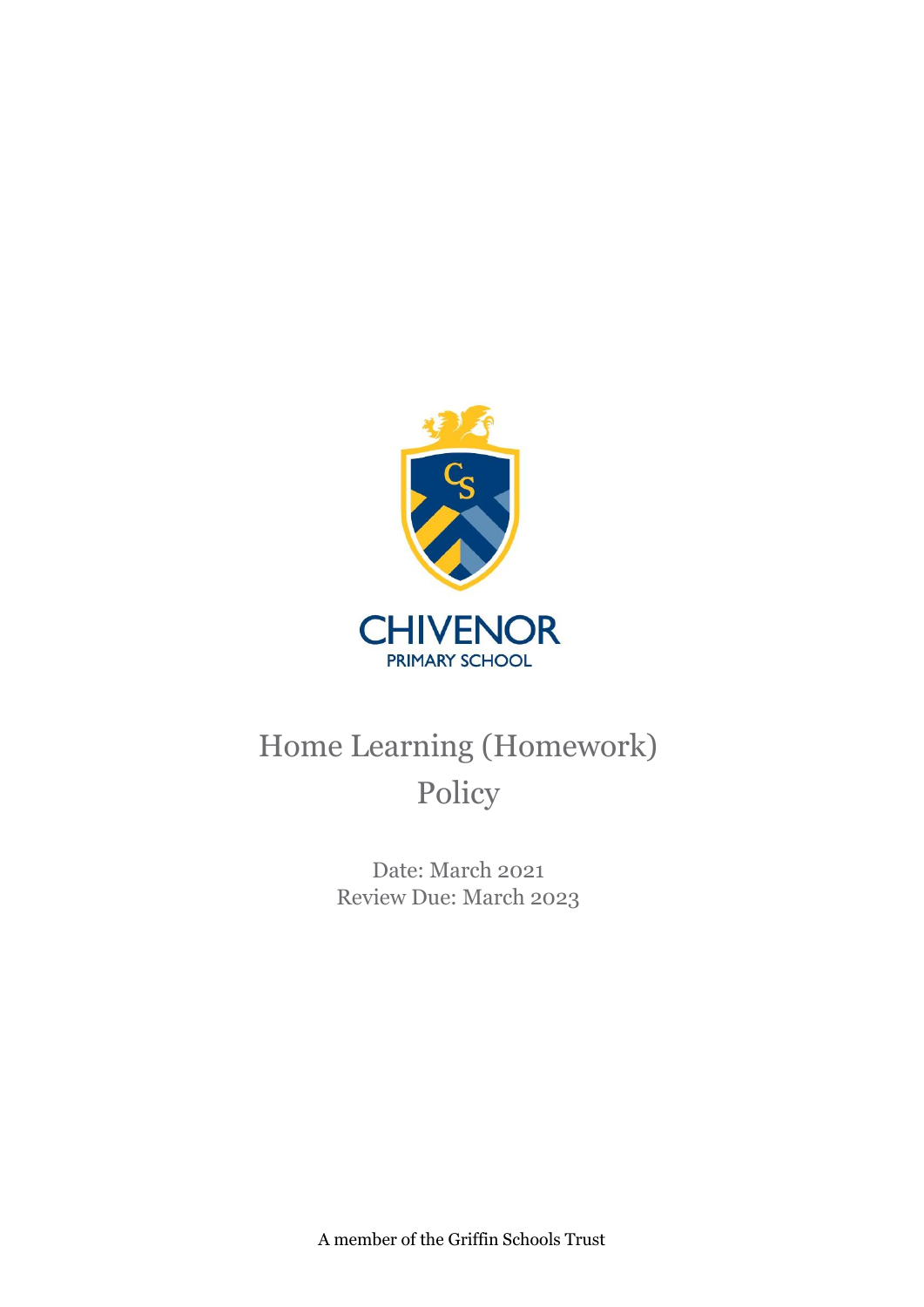

## Introduction

We define Home Learning as referring to any work or activities which pupils are asked to do outside lesson time, either on their own or with parents or carers. Home Learning encompasses a whole variety of activities instigated by teachers and parents/carers to support children's learning. For example, parents or carers who spend time reading stories to the children before bedtime are helping with learning at home.

## Rationale

Home Learning is an important part of a child's education and can add much to a child's development. One aim is for children to develop as independent learners and we believe that work at home is one of the ways in which children can acquire the skill of independent learning. Home Learning plays a positive role in raising a child's level of attainment. However, we also acknowledge the importance of play and free time in a child's growth and development. Whilst Home Learning is important, it should not prevent children from taking part in various out of school activities that play an important part in the lives of our pupils.

#### Aims

Through our Home Learning policy, we aim to:

- Consolidate and reinforce skills and understanding, particularly in English and Mathematics.
- Inform parents about work going on in class.
- Provide opportunities for parents and pupils to work together to enjoy learning experiences.
- Extend and support school learning experiences via reinforcement and revision, for example through additional reading.
- Develop independent learning skills and encourage children to take responsibility for their own learning.
- Encourage pupils as they get older to develop the confidence and self-discipline needed to study on their own, thus preparing them for the requirements of Secondary School.
- Ensure home learning is carefully planned and structured to support progression in learning.
- Encourage high expectations from both School and at home for pupils to complete activities.

### Our expectations

We encourage children to:

- Make their parents/carers aware of any home learning given by the teacher.
- Ask for help if it is needed.
- Complete home learning to the best of their ability and maintain the same standards of presentation in the classroom.
- Ensure that work is handed in on time if a deadline is given by the teacher.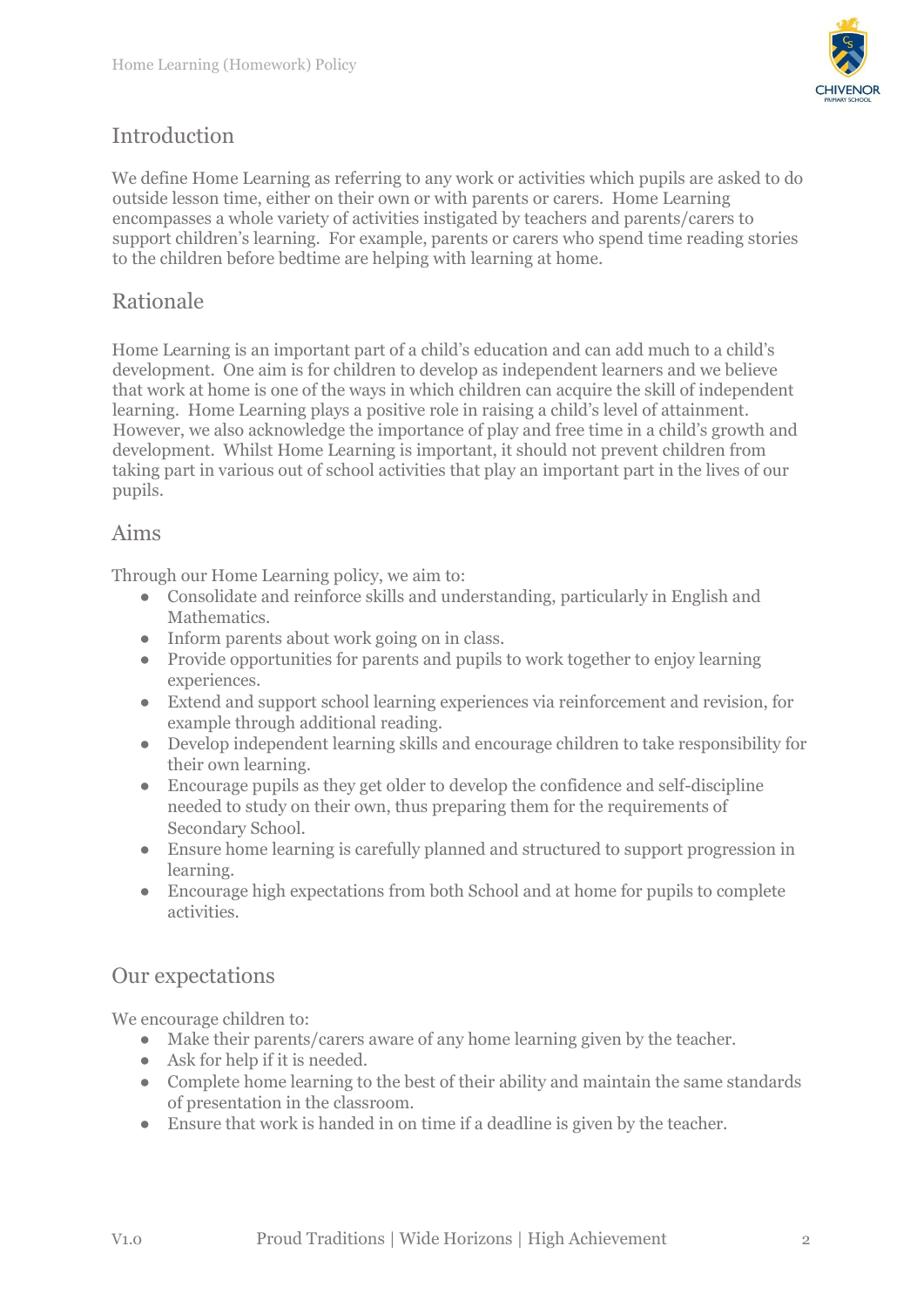

We encourage parents to:

- Show a positive interest in home learning; talk and asking questions.
- Help and support, but encourage independent thinking.
- Ensure children have the time and space to complete activities set.
- **•** Praise children for their efforts.

Teachers will:

- Explain the home learning task and the learning purpose clearly.
- Set work at the appropriate level.
- Set deadlines if appropriate.
- Communicate remote learning in pupil diaries and our online platforms.

#### Other guidance

Where appropriate activities will be differentiated to take into account the need and abilities of all children, including the most able and those with Special Educational Needs.

Children are encouraged to care for their Home Learning books in the same way they do their books in school.

All learning should be completed in pencil or school pen, unless it is an online activity.

Staff will discuss the home learning with the class before it goes home so that children understand what is required. Children who do not understand remote learning should speak to their class teacher as soon as possible about this. Parents can use Class dojo to communicate with class teachers about homework within the school day.

Help and support, when required, is available in a home learning club after school. (Restrictions during COVID, provision will be communicated).

#### Use of ICT

Home Learning activities can include use of our online learning platform which includes Education City and Class dojo.

A copy of the school's E safety policy is available from the school office and may also be found on the school website. The child's safety is paramount in all matters regarding the use of the internet. We advise parents and carers to always supervise their child's access to the internet.

#### Types of Home Learning

The type of home learning set varies as children move through the school. It will incorporate a range of skills taken from Maths, English and Topic based learning and may have written or verbal outcomes.

Children in Year 6 will develop strategies for regular revision in preparation for the Key Stage Two Tests and their secondary education.

As children get older, home learning provides an opportunity for them to develop skills of independent learning and this should increasingly become its main purpose. It is important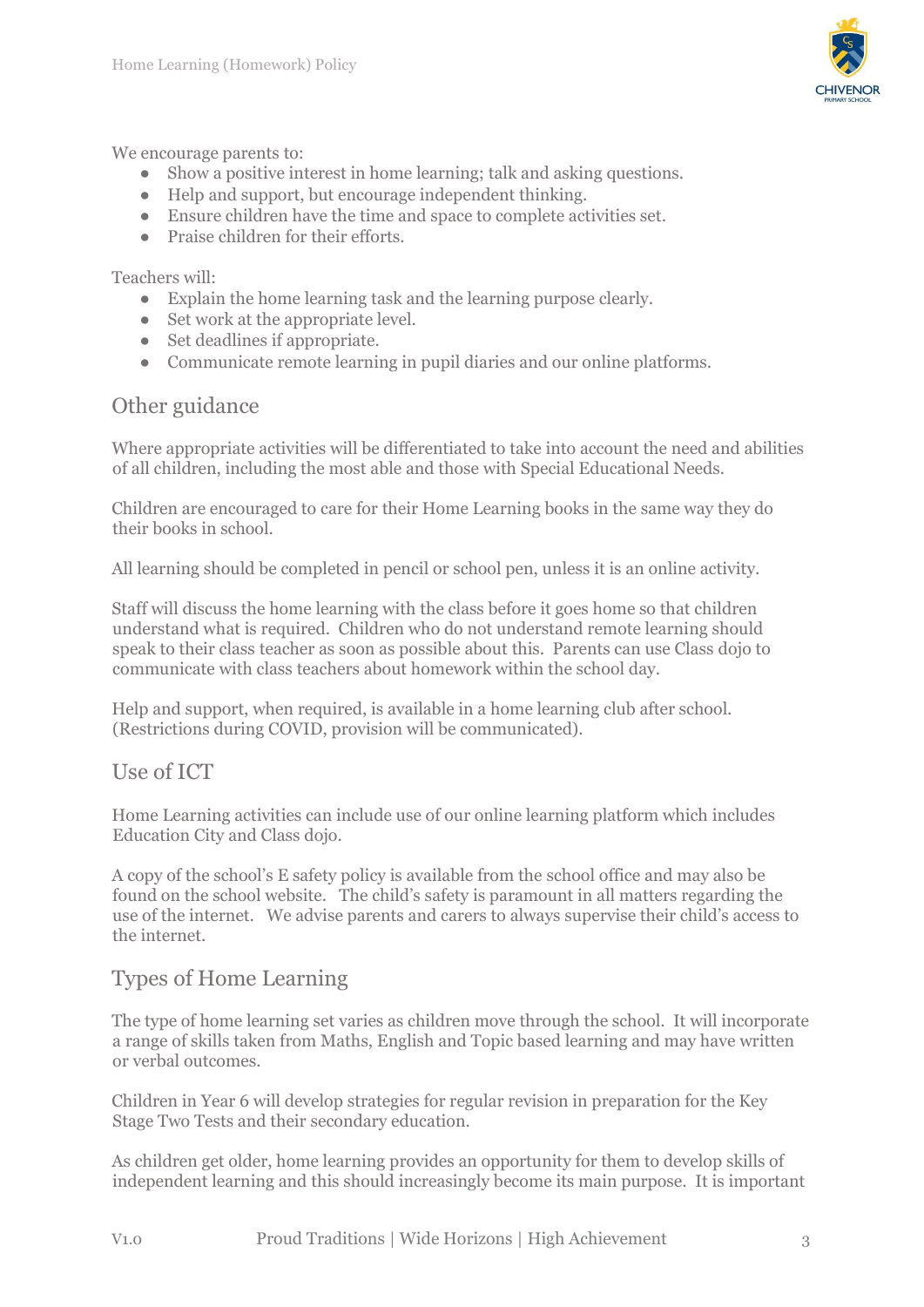

that children gradually get into the habit of regularly devoting periods of time, which may not be long, to study on their own.

## Reading

Reading across the school is of utmost importance and we encourage you to listen to your child read as often as possible, keeping a record in their diaries. Reading is an essential skill which enables children to develop language and creative skills and we want to ensure a love of reading is encouraged in school and at home.

## Home Learning from Reception to Year 6

| Reception         | Daily reading                                                                                                                                                                                                              |
|-------------------|----------------------------------------------------------------------------------------------------------------------------------------------------------------------------------------------------------------------------|
|                   | Letter sounds/word cards                                                                                                                                                                                                   |
|                   | Project work as it arises                                                                                                                                                                                                  |
|                   | Talk work where applicable.                                                                                                                                                                                                |
| Year <sub>1</sub> | Daily reading either a school reading book, an online book or another book from<br>home.                                                                                                                                   |
|                   | Weekly spellings in relation to phonics                                                                                                                                                                                    |
|                   | One piece of either Maths, English or topic set on a Friday, to be completed by<br>the following Wednesday.                                                                                                                |
| Year <sub>2</sub> | Daily reading either a school reading book, an online book or another book from<br>home.                                                                                                                                   |
|                   | Weekly spellings                                                                                                                                                                                                           |
|                   | One piece of Maths work set on a Friday, to be completed by the following<br>Wednesday                                                                                                                                     |
|                   | One piece of either English or Topic set on a Friday, to be completed by the<br>following Wednesday.                                                                                                                       |
| Year <sub>3</sub> | Daily reading either a school reading book, an online book or another book from<br>home.                                                                                                                                   |
|                   | <b>Weekly spellings</b>                                                                                                                                                                                                    |
|                   | Daily X table practice                                                                                                                                                                                                     |
|                   | One piece of Maths work set on a Friday, to be completed by the following<br>Wednesday.                                                                                                                                    |
|                   | One piece of work from a menu of tasks on a grid weekly. This is linked to the<br>topics being undertaken by the pupils. This will include a variety of tasks that all<br>pupils will be able to access in some way.       |
|                   | Daily reading.                                                                                                                                                                                                             |
|                   | Weekly spellings.                                                                                                                                                                                                          |
|                   | Daily X table practice                                                                                                                                                                                                     |
| Year 4            | A piece of Maths and English work set on a Friday, to be completed by the<br>following Wednesday.                                                                                                                          |
|                   | One piece a week from a menu of tasks (in the form of a grid). This is linked to<br>the topics being undertaken by the pupils. This will include a variety of tasks that<br>all pupils will be able to access in some way. |